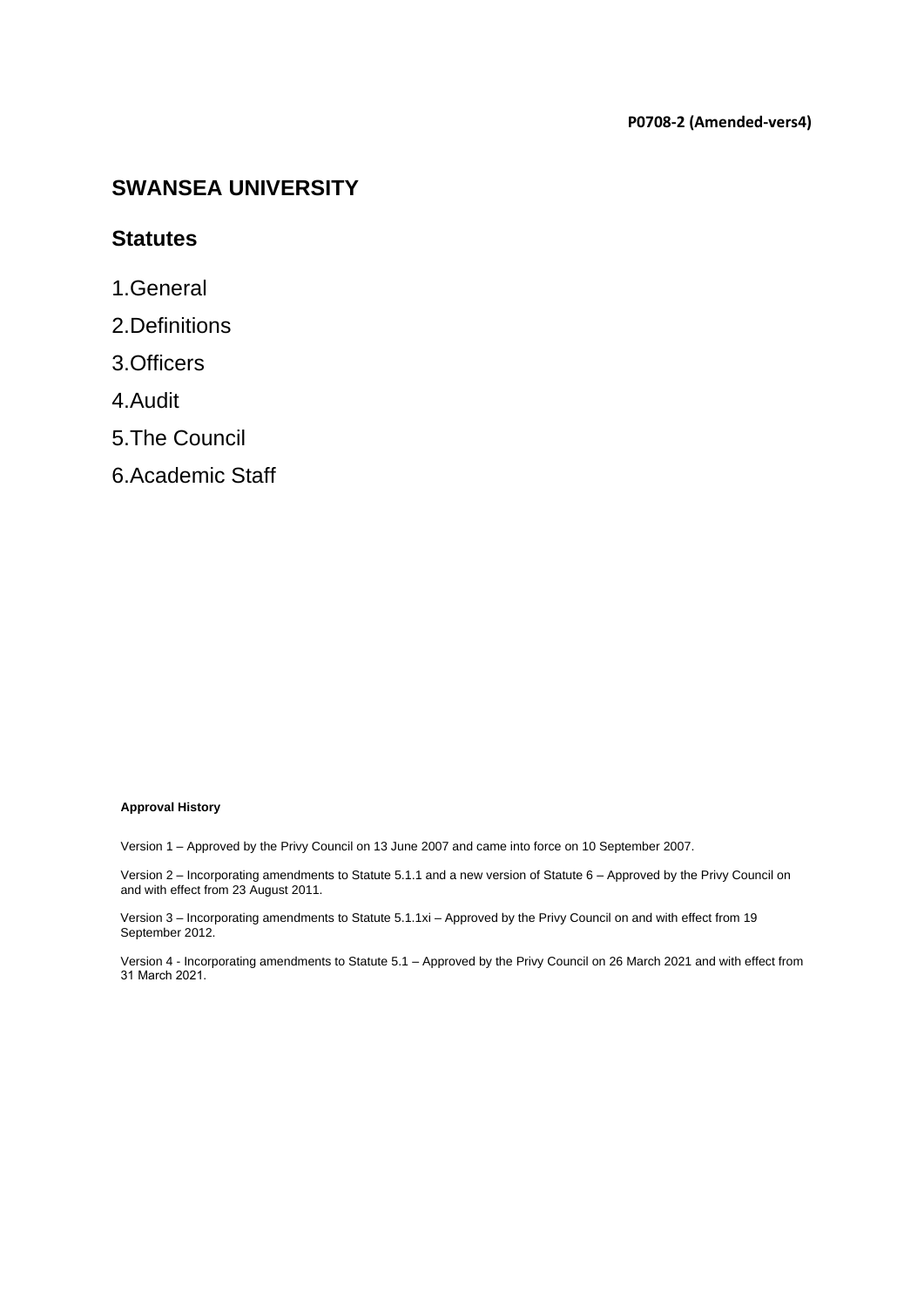## <span id="page-1-0"></span>**1. General**

1.1 These Statutes are the Statutes of Swansea University, in accordance with Articles 19 and 20 of the University's Supplemental Charter of 2007.

1.2 These Statutes supersede the Statutes in force prior to the Supplemental Charter of 2007 (hereafter referred to as "the former Statutes").

1.3 Nothing contained in these Statutes shall affect anything done under the former Statutes until it is revoked, withdrawn, amended or altered.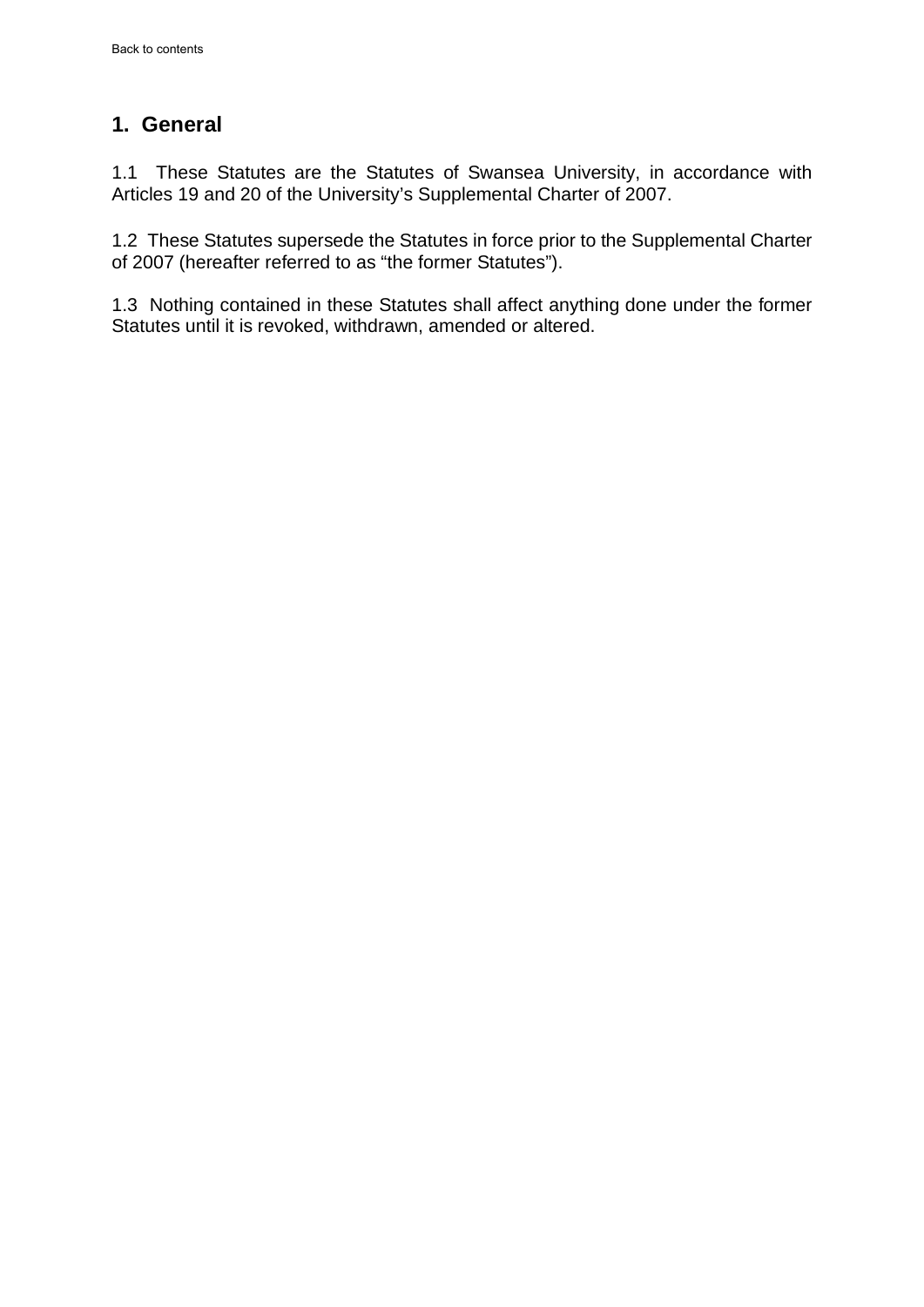# <span id="page-2-0"></span>**2. Definitions**

In these Statutes

"*Charter*" means the unrevoked portion of the Charter of 1920, the unrevoked portion of the Supplemental Charter of 1959 and the Supplemental Charter of 2007.

"*University*" means Swansea University.

"*Council*" means the Council of Swansea University.

"*Senate*" means the Senate of Swansea University.

"*Faculties*" mean the Faculties of Swansea University.

"*Court*" means the Court of Swansea University.

"*Statutes*" means the Statutes of Swansea University.

"*Former Statutes*" means the Statutes of University of Wales Swansea in force before the Supplemental Charter of 2007.

"*Ordinances*" means the Ordinances of Swansea University.

"*Regulations*" means the Regulations of Swansea University.

In these Statutes, words implying the masculine shall include the feminine and *vice versa* and, unless the context requires otherwise, words in the singular shall include the plural and words in the plural shall include the singular.

A reference to any statute, enactment, order, statutory instrument or similar instrument shall be construed as a reference to the statute, enactment, order, or instrument as amended by any subsequent statute, enactment, order, or instrument or as contained in any subsequent re-enactment thereof.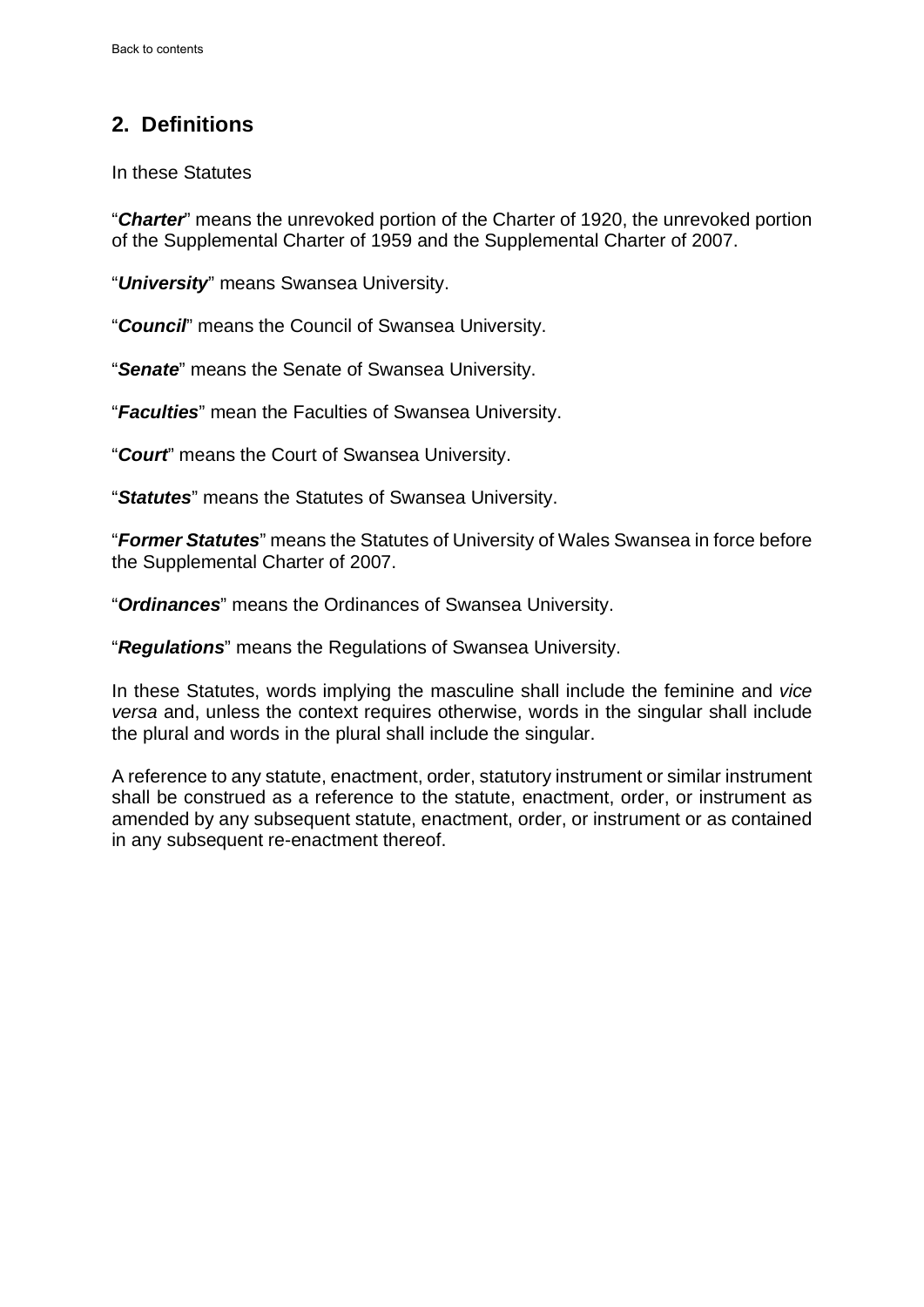## <span id="page-3-0"></span>**3. Officers**

3.1 The following persons shall be the Officers of the University, namely the Chancellor, the Pro-Chancellors, the Treasurer, the Vice-Chancellor, the Pro-Vice-Chancellor or Pro-Vice-Chancellors and the holders of such other posts as the Council may from time to time determine.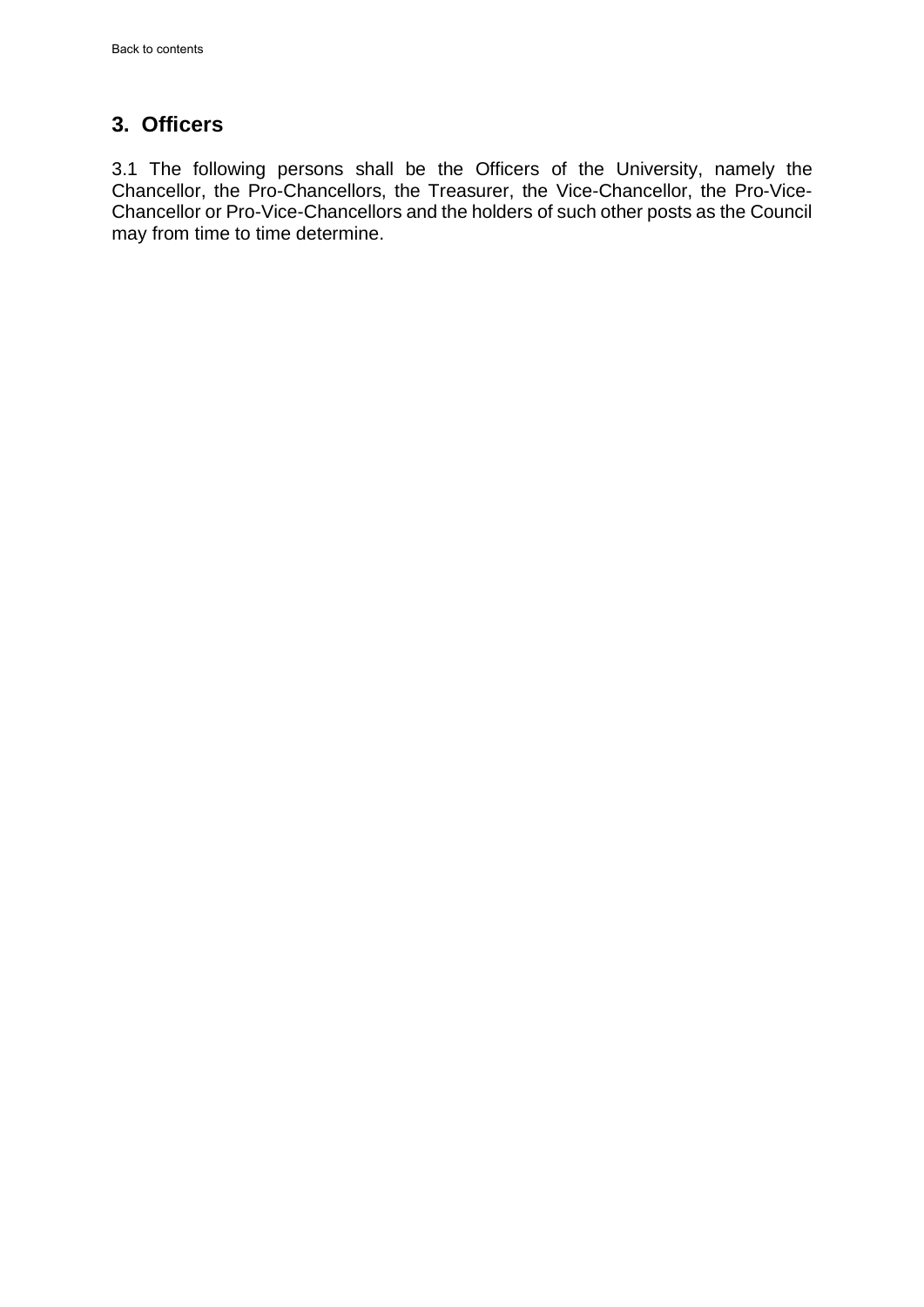## <span id="page-4-0"></span>**4. Audit**

4.1 The Council shall appoint an auditor or auditors, for such period as the Council may specify, subject to annual review, to audit the financial statement of income and expenditure and other accounts of the University.

4.2 A person shall not be qualified for appointment as an auditor unless a member of a body of accountants established in the United Kingdom and in accordance with the Companies Acts 1985-1989.

4.3 None of the following persons shall be qualified for appointment as auditor:

(i) an officer of the University or the holder of any salaried post in the University;

(ii) a member of the Court or of the Council of the University;

(iii) a person who is a business partner of or in the employment of any person described in (i) or (ii) above.

4.4 If the office of auditor become vacant by resignation or any other cause before the expiration of the incumbent's period of office the Council shall forthwith elect an auditor or auditors to fill the vacancy for the unexpired term of the previous auditor.

4.5 The Council shall establish an Audit Committee and shall determine its terms of reference and constitution.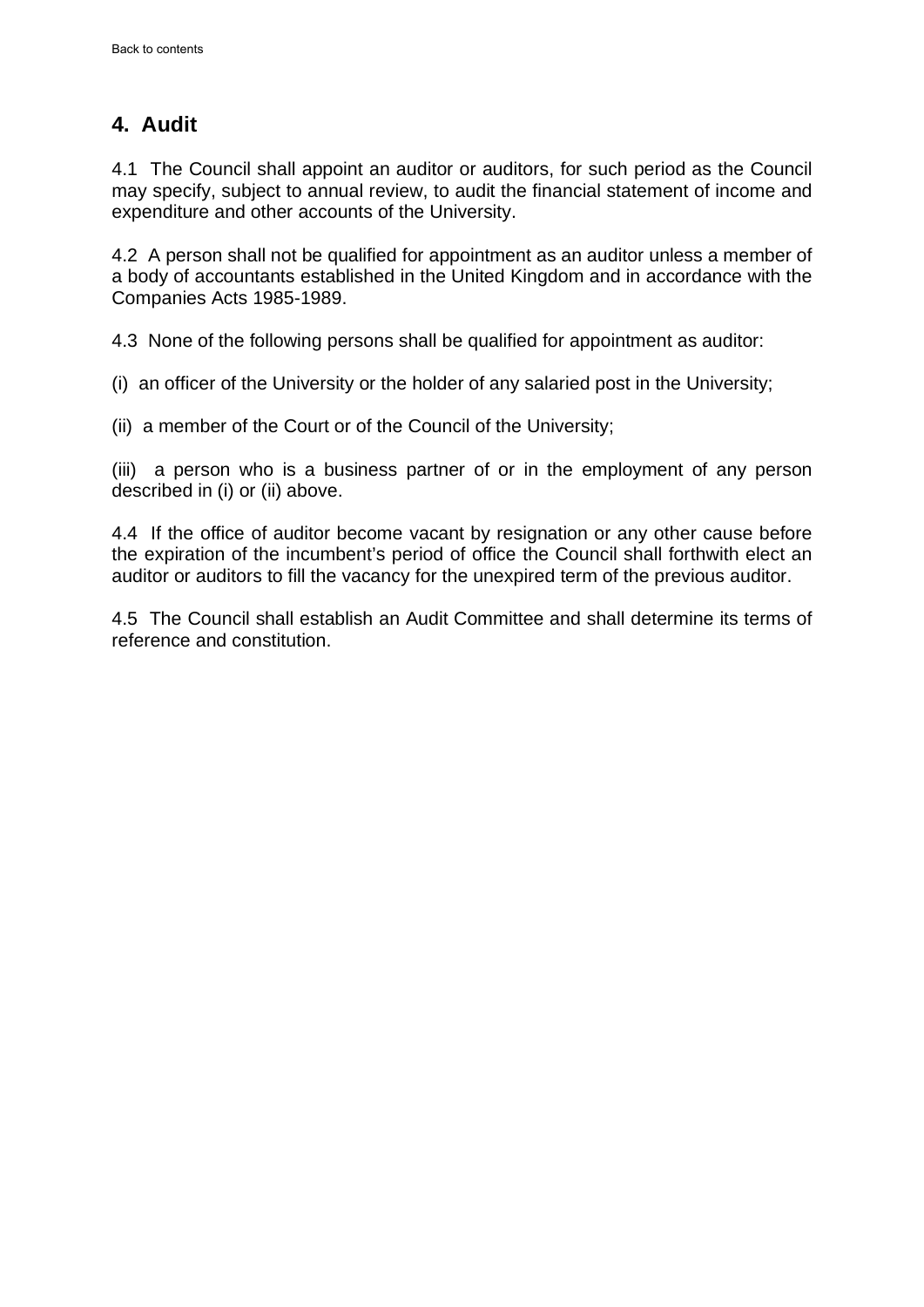# <span id="page-5-0"></span>**5. The Council**

### **5.1 Membership of the Council**

5.1.1. The Council shall consist of the following persons:

(i) The two Pro-Chancellors, one of whom shall be designated by the Council as Chair of the Council**.**

- (ii) The Treasurer.
- (iii) The Vice-Chancellor.
- (iv) Two members of the academic staff to be appointed by the Senate of whom one shall be a member of the non-professorial staff and one of the status of professor.
- (v) Nine members co-opted by the Council.
- (vi) Two employees of Swansea University as prescribed by the Ordinances.
- (vii) Two student members one of whom shall be the President of the Students' Union and one appointed by the Students' Union.

5.1.2. The persons appointed under (i), (ii), and (v) shall neither hold any paid appointment in, nor be registered students of, Swansea University.

5.1.3. With the exception of the Vice-Chancellor and the student members, membership of the Council shall normally be for a four-year term. Membership of the Council shall be subject to members continuing to hold the relevant office or continuing to be eligible for appointment by the constituency that has appointed them. All retiring members elected, appointed or co-opted shall be eligible for re-election, re-appointment or re-co-option but membership of the Council shall be restricted to two successive terms. Exceptions to this, may apply where a lay member is appointed to one of the statutory officer roles provided that no more than a maximum of three successive terms are served.

5.1.4. Any member of the Council may resign such membership at any time by letter addressed to the Secretary to the Council.

5.1.5. Nine members of the Council shall form a quorum, provided always that any meeting of the Council shall not be quorate unless a majority of those present are appointed under (i), (ii), and (v) above.

5.1.6. The Chair shall have an original and a casting vote.

### **Statute 5.2 Powers and Duties of the Council**

5.2.1 Save as otherwise expressly delegated in the Charter and the Statutes, the Council shall have the authority to exercise all powers which are conferred upon the University by the Charter, Statutes and Ordinances, and to carry these into effect.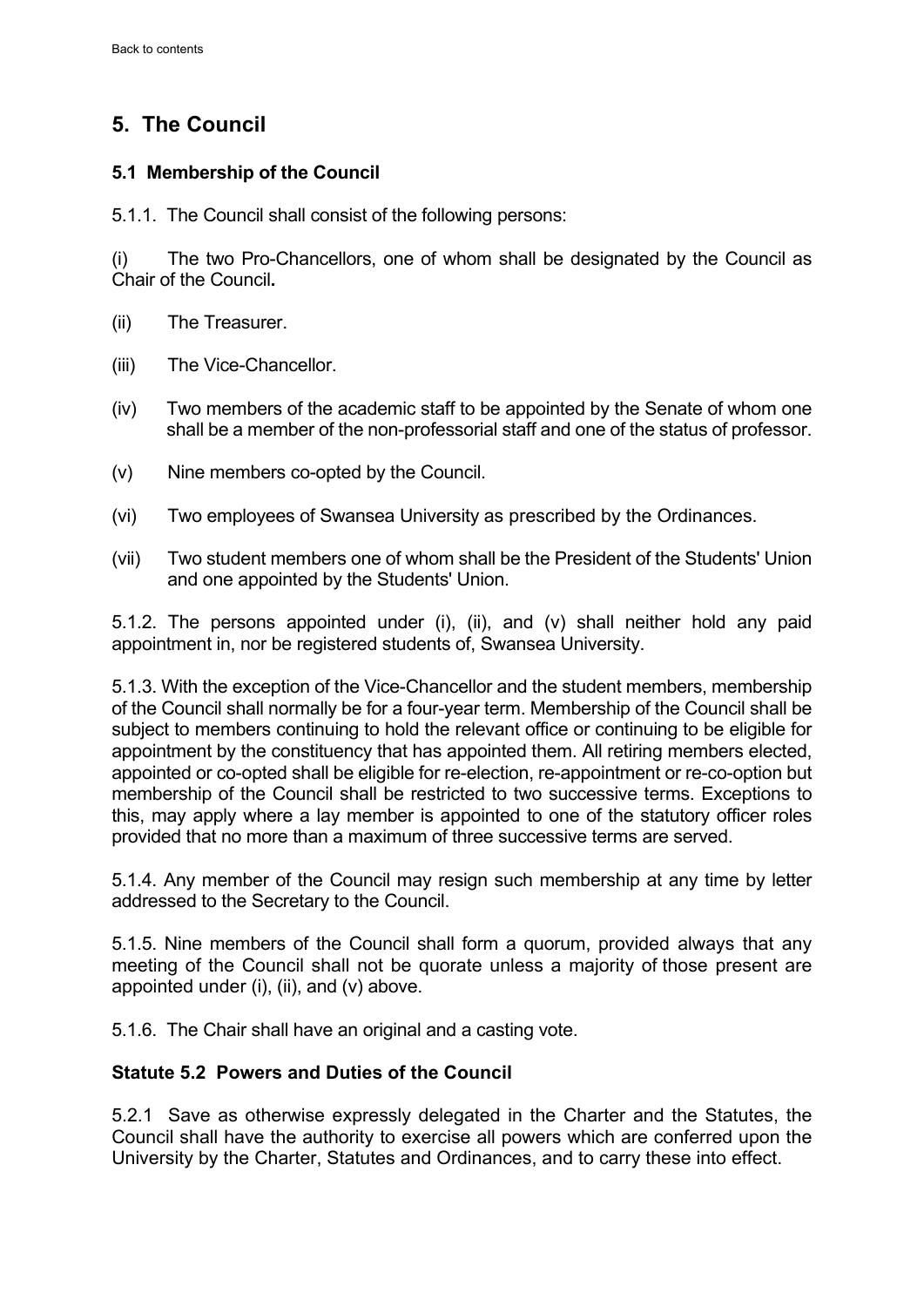5.2.2 The following powers and duties shall be discharged direct by the Council and may not be delegated:

- (i) To act as the governing body of the University.
- (ii) In accordance with Article 18 of the Charter, to add to or amend the Charter of the University.
- (iii) In accordance with Article 19 of the Charter, to make, add to, amend or repeal the Statutes of the University.
- (iv) To make, add to, amend or repeal the Ordinances of the University, provided such Ordinances shall not be repugnant to the provisions of the Charter or the Statutes.
- (v) To appoint the Chancellor, the Pro-Chancellors and the Treasurer.
- (vi) To govern and regulate the finances, accounts, investments, property, business and affairs of the University, and for that purpose to appoint Bankers and any other administrative officers or agents whom it may seem expedient to appoint.
- (vii) To approve the borrowing of money on behalf of the University and for that purpose, if the Council thinks fit, to mortgage or exchange or charge all or any part of the property of the University whether real or personal, and to give such other security, whether upon real or personal property or otherwise, as the Council may think fit.
- (viii) To act as trustees for any property, legacy, endowment, bequest or gift in support of the objects of the University.
- (ix) To approve the sale, purchase, exchange, lease and acceptance of leases of real and personal property on behalf of the University.
- (x) To approve the annual financial statements submitted to the Court for information, and for wider public dissemination.
- (xi) To appoint the auditor or auditors to audit the financial statements and other accounts of the University.
- (xii)To ensure the estate is adequate for the discharge of the objects of the University and to approve any estates strategy.
- (xiii) To approve the Strategic Plans of the University.
- (xiv) To monitor the performance and progress of the University and to require issues raised by such monitoring to be addressed.
- (xv) To make final decisions on strategic policy matters relating to staffing and employment.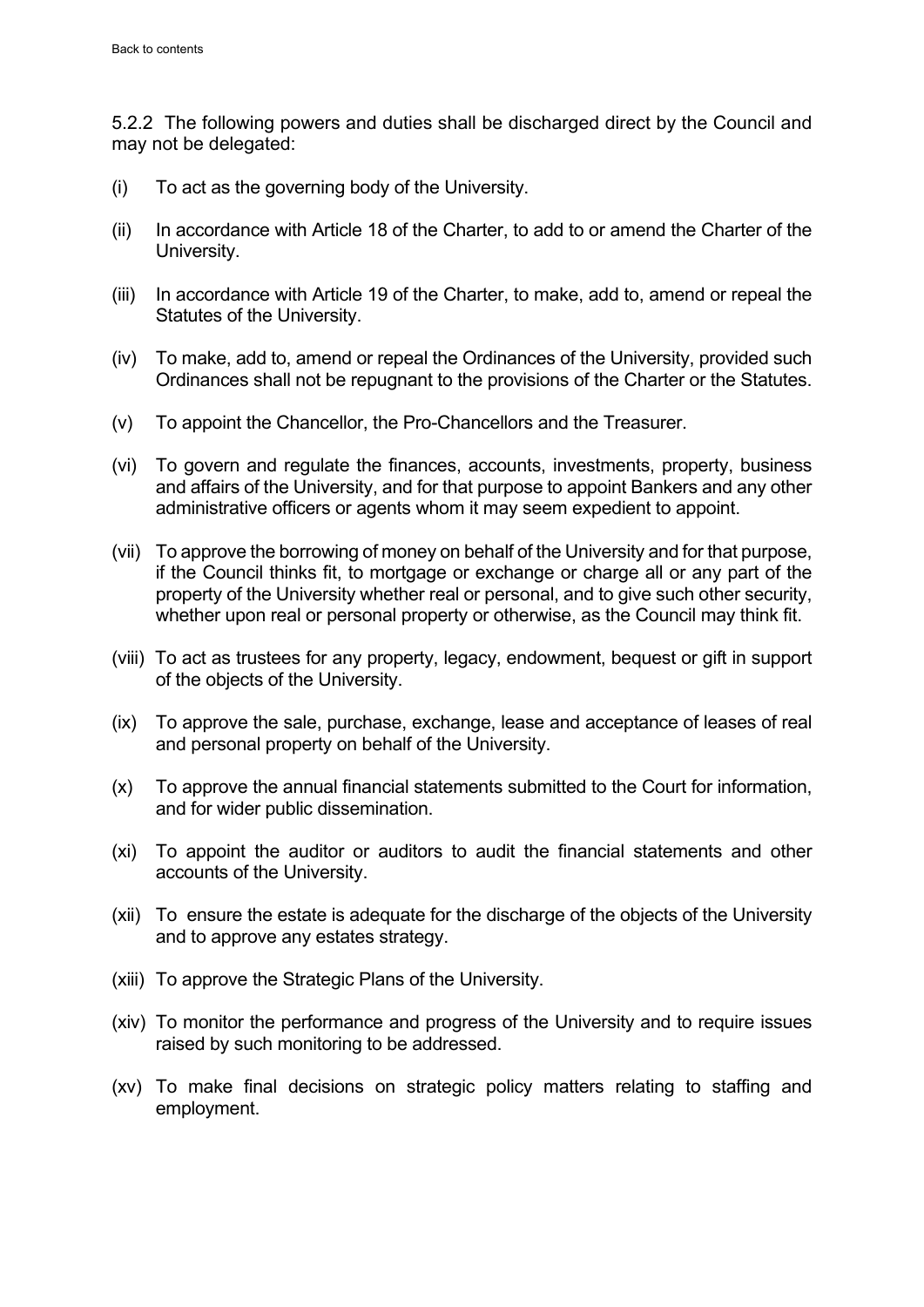- (xvi) To establish a Committee of Selection for the office of Vice-Chancellor, to appoint the Vice-Chancellor and to appoint the Pro-Vice-Chancellors, the Heads of Schools and the Heads of unitary Departments.
- (xvii) To review, refer back, control, amend or disallow any act of the Senate and to give directions to the Senate.
- (xviii)To select a Seal and Arms for Swansea University, and to oversee the custody and use of the Seal.
- (xix) To determine the overall organisational structure of the University.
- (xx) To approve the constitution of the Students' Union and, so far as is reasonably practicable, to ensure that the Students' Union operates in a fair and democratic manner and is accountable for its finances.

5.2.3 Subject to Statute 5.2.2, the Council shall have the authority to delegate powers and duties:

- (i) to the Vice-Chancellor, as chief executive, for the academic, corporate, financial, estate and personnel management of the University;
- (ii) to the Senate, as prescribed by Ordinance;
- (iii) to the committees established by the Council, as prescribed by Ordinance and the terms of reference of those committees;
- (iv) to the University Officers, as prescribed by Ordinance.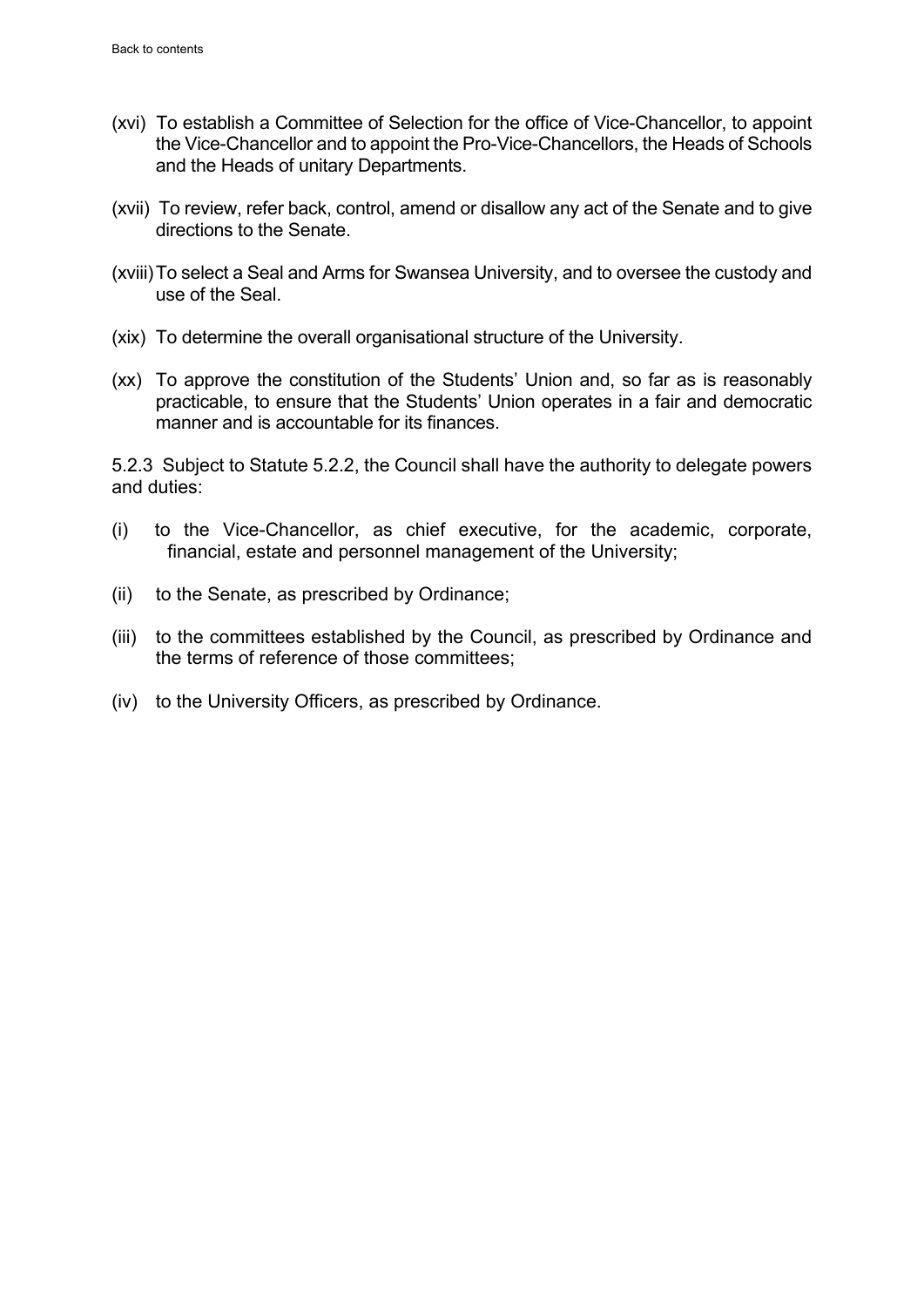## <span id="page-8-0"></span>**6. Relating to the Discipline, Dismissal, Removal from Non-Substantive Positions and Grievances of Staff**

### 1. **Introduction**

This Statute relates to the discipline, dismissal, removal from nonsubstantive positions and grievances of staff. Except where indicated to the contrary, this Statute applies to all members of staff.

### 2. **General Principles of Construction and Application**

- 2.1 This Statute and any rules and ordinances made under it shall be applied and construed in every case having regard to the following guiding principles:
	- (i) to ensure that members of academic staff have freedom within the law to question and test received wisdom, and to put forward new ideas and controversial or unpopular opinions, without placing themselves in jeopardy of losing their jobs or any privileges they may have at the University;
	- (ii) to enable the University to provide education, promote learning and engage in research efficiently and economically; and
	- (iii) to apply the principles of justice and fairness.
- 2.2 Any reference in this Statute to a provision in an Act of Parliament shall be taken to be a reference to that provision as it may have been amended or superseded from time to time.
- 2.3 For the purposes of this Statute the following terms shall bear the following meanings:-
	- (i) "dismissal" shall bear the same meaning as in section 95 of the Employment Rights Act 1996;
	- (ii) "dismissal by reason of redundancy" shall bear the same meaning as in section 139 of the Employment Rights Act 1996;
	- (iii) "*Academic Staff" are those members of staff as defined in the General Provisions Applicable to All Ordinances.*
- 2.4 The power to dismiss staff by reason of redundancy, and the ordinances prescribed in relation to such power, under this Statute shall not apply to those staff defined in sub-sections (3) to (6) of section 204 of the Education Reform Act 1988 (academic staff appointed prior to, and not promoted after, 20 November 1987) who shall for this purpose continue to be subject to such powers, if any, as applied to them prior to the introduction of the Statute made by the University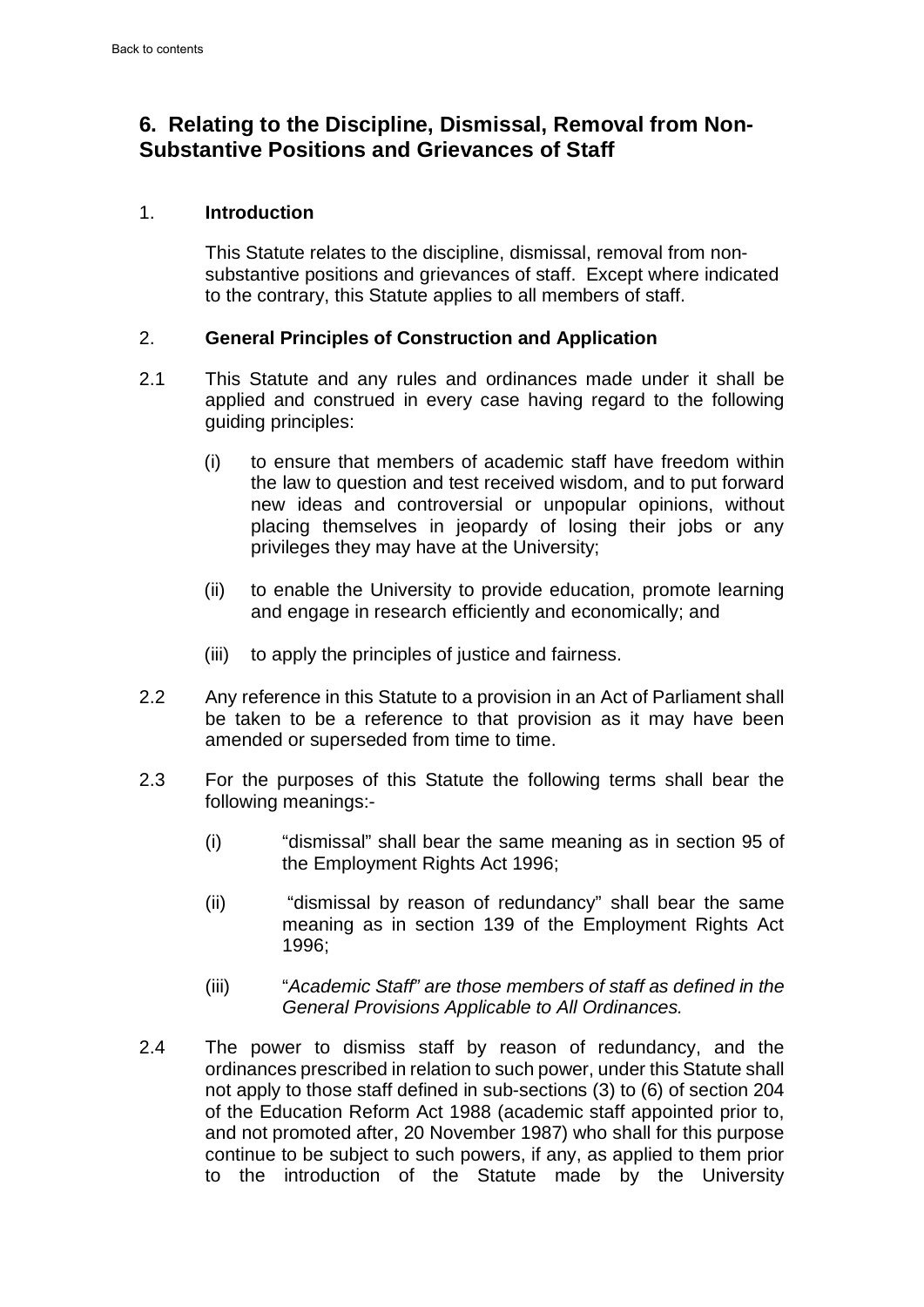Commissioners in the exercise of their powers under sections 203 and 204 of the Education Reform Act 1988.

### 3. **Discipline**

- 3.1 The Vice Chancellor, or other designated person or persons, may discipline any member of staff.
- 3.2 Where a staff member has been disciplined pursuant to Clause 3(1) that staff member may appeal against that decision to a designated person.

### 4. **Dismissal**

- 4.1 The Vice Chancellor, or other designated person or persons, may dismiss any member of staff either with or without notice, depending on the circumstances of the case.
- 4.2 Where a staff member has been dismissed pursuant to Clause 4(1) that staff member may appeal against the dismissal to a designated person.

### 5. **Grievances**

- 5.1 Any member of staff may seek redress of any grievances relating to that staff member's employment.
- 5.2 If the member of staff is dissatisfied with the outcome of a grievance, that staff member may appeal against that decision to a designated person.

#### 6. **Ordinances**

The Council shall from time to time (following consultation with trade unions) make and amend ordinances specifying designated persons to be appointed and procedures to be followed in the exercise of the powers and duties contained in this Statute, such ordinances to cover but not be limited to the following:-

- 6.1 Redundancy;
- 6.2 Non renewal of fixed term contracts and redundancy by way of termination of fixed term funding streams
- 6.3 Conduct and other substantial reasons for dismissal;
- 6.4 Capability and performance;
- 6.5 Incapacity on health grounds;
- 6.6 Termination of probationary appointments;
- 6.7 Retirement;